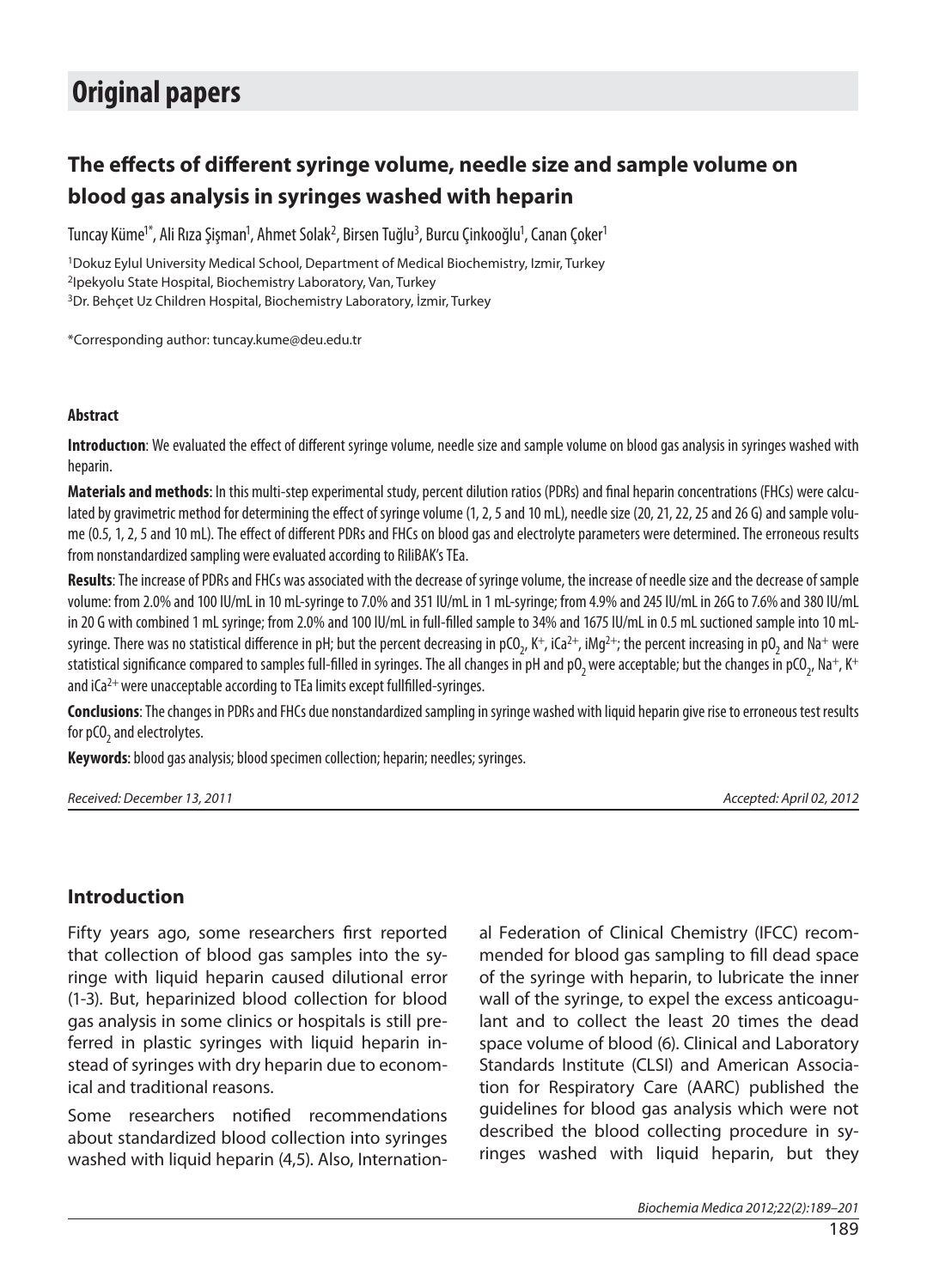warned the combine effects from together dilutional and chemical effects of liquid heparin to blood gas tests (7,8).

Despite all these publications, we have frequently observed the nonstandardized blood gas sampling with liquid heparin (especially using different volumes syringes, different sizes needles and collecting different sample volume) is used for patient's comfort, easier application or ignorance about the effects. For these reasons, in this study, we evaluated the effect of i) dilution rates of disposable plastic syringes and needles; ii) final heparin concentrations; and iii) non-standardized sampling volume on blood gas parameters sampled in syringes of various sampling capacity, washed with heparin.

## **Materials and methods**

## **Materials**

Four different volumes of disposable plastic syringes (1, 2, 5 and 10 mL) (Hayat Medical Device Inc, Istanbul, Turkey) and five different sizes of disposable needles (Gauge: diameter x length, 20G: 0.90 x 38 mm, 21G: 0.80 x 38 mm, 22G: 0.70 x 32 mm, 25G: 0.50 x 26 mm, 26G: 0.45 x 13 mm) (Hayat Medical Device Inc, Istanbul, Turkey) which are frequently found and used in clinics or hospitals, were used in this study. Syringes and needles were weighed with "Precisa XB 220A" precision balance (Precisa Gravimetrics AG, Dietikon, Switzerland) which has a capacity of 320 g, a readability of 0.0001 g, a repeatability of 0.1 g, a linearity of 0.2 g and an auto calibration facility. Syringes were washed by "Nevparin flakon" sodium heparin solution (Mustafa Nevzat İlaç Sanayi AŞ, İstanbul, Turkey) which contains 5000 IU/mL heparin.

After the approval of the Ethical Comittee (Dokuz Eylul University Medical Faculty, Izmir, Turkey), the informed consent was obtained and samples were taken from seven healthy volunteers. Blood samples were collected by venous puncture into previously heparinized 50 mL-syringes (Hayat Medical Device Inc, Istanbul, Turkey). The heparinized syringes containing approximately 10 IU/mL heparin were prepared via injection 0.10 mL of 5000 IU/mL The blood gas [pH, partial pressure of carbon dioxide ( $pCO<sub>2</sub>$ ), partial pressure of oxygen ( $pO<sub>2</sub>$ )] and electrolytes [sodium (Na+), potassium (K+), ionized calcium ( $iCa^{2+}$ ), ionized magnesium ( $iMa^{2+}$ )] parameters were analyzed by two identical analyzers Nova Critical Care Xpress (Nova Biomedical Corporation, Waltham, MA, USA) according to manufacturer's instructions. On-board tri-level auto QC packs (PN 35625-30, Nova Biomedical Corporation, Waltham, MA, USA) were automatically analyzed 3 times a day for quality control on the Nova system.

## **Study design**

This multi-step experimental study was performed between June and August 2011 in the Central Laboratory of Dokuz Eylül University Hospital (Izmir, Turkey).

## Step 1: Determining the effect of syringe volume and needle size on percent dilution ratios (PDRs) and final heparin concentrations (FHCs):

The PDRs and FHCs in different volumes syringes and different sizes needles were calculated from the dead space and total capacity for each material. Different volumes disposable plastic syringes with attached needles (1, 2, 5 and 10 mL) and different sizes needles with attached tips (20, 21, 22, 25 and 26G) were weighed 10 times. For suctioning and dispensing pure water, the needles were combined with 1 mL-syringes. Then, the needles were weighed without syringes. The balance was zeroed before each measurement. The measurements and calculations performed are described below.

## Descriptions of weights:

- Empty weight; newly unpacked empty syringes attached with needles and needles attached with tips were weighed.
- Full-filled weight; syringes and needles which were filled with pure water to total capacity were weighed.
- Washed weight; syringes were weighed after applying standardized washing with pure wa-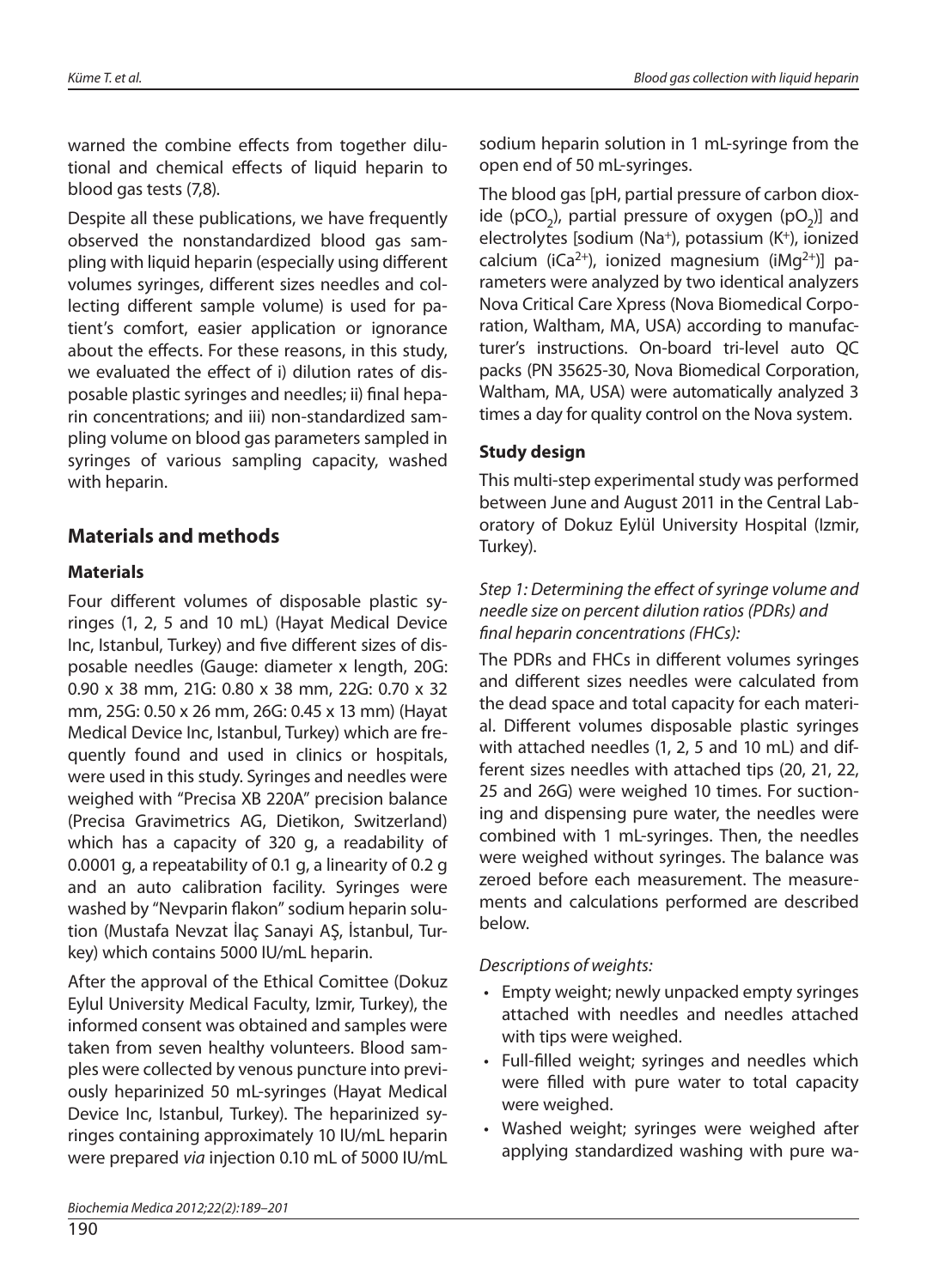ter. For standardized washing, syringes were washed consecutively 2 times by filling to total capacity graduation lines and then emptying to zero graduation lines with pure water.

#### Descriptions of calculations:

- Dead space (DS); is the remaining amount of pure water in syringes which were filled with pure water and then emptied, in needles which were only filled with pure water, it was calculated via formula below:
	- $\overline{P}$  For syringes; Weight of dead space (g) = Washed weight (g) - Empty weight (g);
	- $\overline{P}$  For needles; Weight of dead space (g) = Fullfilled weight  $(q)$  - Empty weight  $(q)$ ;
	- $\Box$  Volume of dead space (mL) = Mass of dead space (g) x Z factor (mL/g). Z factor is a correction factor in the volumetric calculations to compensate for the density of the water at the test conditions. To find the Z factor, Z factor chart were used according to temperature (on row) and barometric pressure (on column) measured during the test (9).
- Total capacity (TC); is the amount of suctioned pure water into syringes, it was calculated via formula below:
	- $\Box$  Weight of total capacity (g) = Full-filled weight (g) – Empty weight (g);
	- $\Box$  Volume of total capacity (mL) = Mass of total capacity  $(q) \times Z$  factor  $(mL/q)$ .
- Percent dilution ratio (PDR); is the percent ratio of liquid volumes retain in dead space of syringes or needles to volumes of total capacity of syringes, is the amount of dilution error, it was calculated via formula below:
	- $\Box$  Percent dilution ratio (%) = (Volume of dead space (mL) / Volume of total capacity (mL)) x 100.
- Final heparin concentration (FHC); is the amount of heparin in sample which suctioned to syringes washed with liquid heparin, is the amount of chemical error, it was calculated via formula below:
	- $\overline{P}$  Final heparin concentration (IU/mL) = (Heparin volume (mL) / Volume of total capacity (mL)) x Heparin concentration used

(5000 IU/mL). Heparin volume is an amount of the remaining heparin volume in dead volume of syringes. Volume of total capacity is the amount of suctioned pure water or sample volume into syringes.

- Percent of total dead space (PTDS): is the percent ratio of dead space of needles to total dead space of syringes. It was calculated using formula below:
	- Percent total dead space (PTDS)  $%$  ( $%$ ) = (Volume of dead space of needle (mL) / Volume of total dead space of syringe (mL)) x 100.

#### Step 2: Determining the effect of sample volume size on PDRs and FHCs:

After all syringes were washed, 0.5 mL and 1 mL of pure water were suctioned into 1 mL- syringes; 0.5 mL, 1 mL and 2 mL into 2 mL- syringes; 0.5 mL, 1 mL, 2 mL and 5 mL into 5 mL- syringes; 0.5 mL, 1 mL, 2 mL, 5 mL and 10 mL into 10 mL- syringes for determining the effect of nonstandardized sampling size that is less than the full volume sampling on dilutional and chemical error. Filled and emptied syringes with attached needles were weighed. Total capacities of syringes, PDRs and FHCs in syringes were calculated.

#### Step 3: Determining the effect of different PDRs and FHCs on blood gas and electrolyte parameters:

50 mL venous blood samples in previously heparinized syringes were obtained from 7 volunteers. Whole blood samples obtained from each volunteer were suctioned into 10 mL-syringes previously washed with liquid heparin, in volumes of 0.5 mL, 1 mL, 2 mL, 5 mL and 10 mL. Because of all samples analysis finished in  $> 30$  minutes, the samples (50-mL whole blood and 10-mL experimental aliquots) were kept on ice until the analysis and the samples were remixed by inverting and rolling horizontally before analysis. Baseline whole blood sample aliquots suctioned into empty syringes with no additive and no washed were analyzed for comparison before each set. The error of baseline samples which have approximately 10 IU/mL of FHC (and 0.2% of PDR) was neglected. Each aliquot set was analyzed for blood gas parameters as soon as possible within themselves (within 5-10 min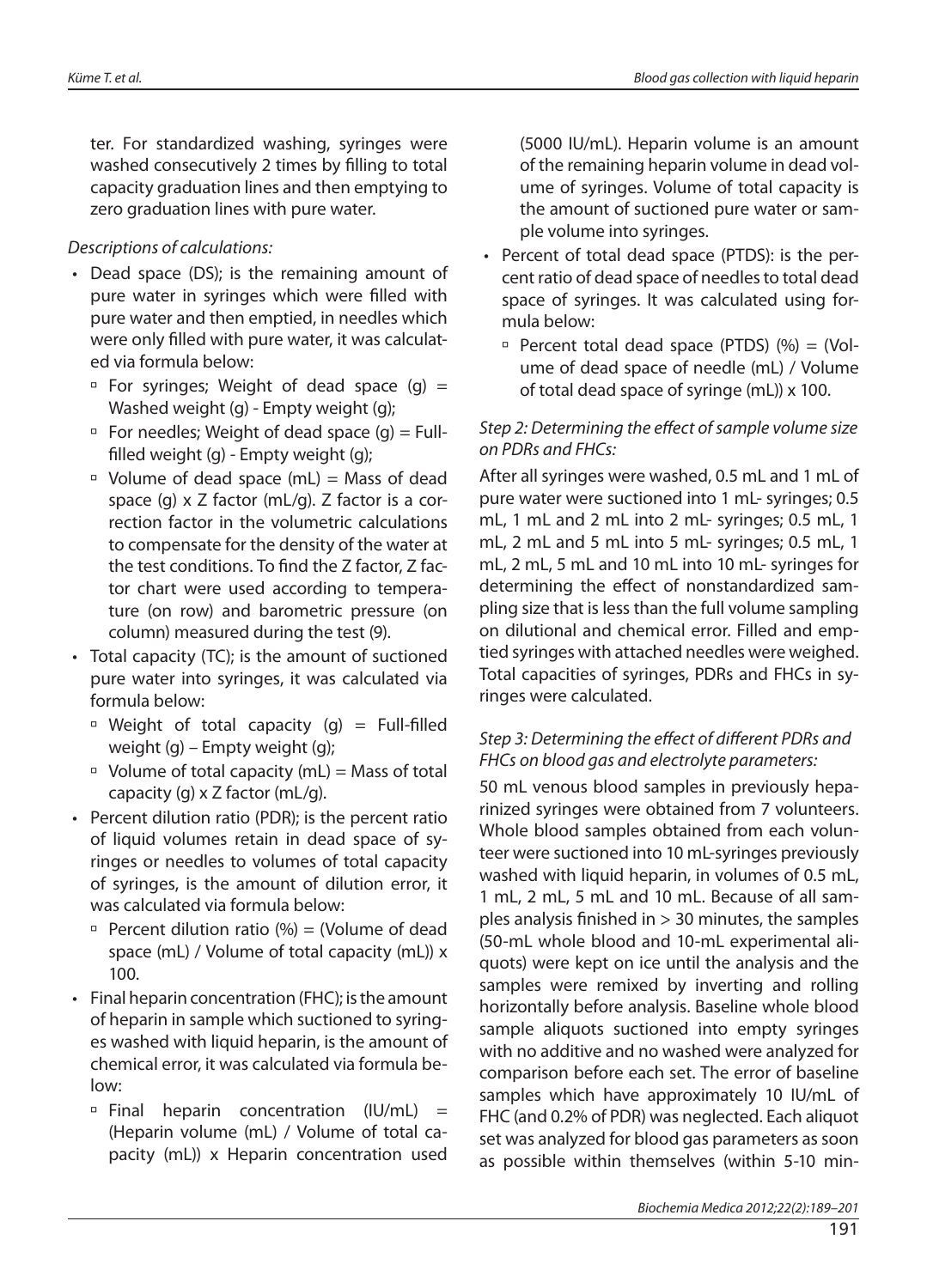utes). Then, the changes and the percent changes from baseline were calculated for each parameter. They were calculated via formula below:

- $\overline{P}$  Change in test result = Experiment sample test result - Baseline sample test result.
- Percent change in test result  $(\%)$  = (Change in test result / Baseline sample test result) x 100.

These steps are presented in a flowchart in Figure 1.

Step 4: Determining the erroneous results due to the nonstandardized sampling size in random clinical samples according to the German Medical Association Directive on Quality Assurance of Quantitative Laboratory Tests for Medical Purposes (RiliBAK)'s Allowable Total Error (TEa):

According to six-month data, on average 3109 blood gas samples per month are analyzed on two blood gas devices in Central Laboratory of Dokuz Eylul University Hospital. The samples which have < 0.5 mL for 10 mL-syringes and < 0.2 mL for other syringes of sampling size are rejected because of blood gas device warns "no sample error" alarm. The distribution of samples according to sampling size were determined from the consecutive 100 routine blood gas samples at working hours in last 2 days to our laboratory. Then the bias (%) of routine blood gas results according to PDRs and FHCs from nonstandardized sampling size were compared according to the RiliBAK's TEa. The total allowable limits of RiliBAK are 0.06 for pH, 12% for pCO<sub>2</sub>, 12% for pO<sub>2</sub>, 5% for Na<sup>+</sup>, 9.1% for K<sup>+</sup>, 15% for  $Ca^{2+}(10)$ .

#### Analytical validation of experimental methodology Gravimetric measurements

To validate the methodology in experimental methods used in this study, 0.1 mL and 1 mL of pure water were suctioned by calibrated micropipettes and then weighed 20 times. Micropipets were calibrated with a different precision balance by a commercial calibration laboratory (Omega Kalibrasyon Merkezi, İzmir, Turkey) which is accredited according to ISO/EIC 17025 by Turkish Accreditation Agency (TURKAK). Then CV% ((SD/Mean) x 100), bias% ([(Measured value – True value) / True value] x 100) and total error (Bias% +  $(1.65 \times CV\%)$ ) were calculated. CV% were 0.81% and 0.16%, bias% were 0.60% and 0.30%, total error were 2.19% and 0.58% for 0.1 mL and 1 mL volumes, respectively.

The same measurements were repeated by using heparin. Then densities of water and heparin were calculated as 0.995 g/mL and 1.025 g/mL for 1 mL volumes, respectively. The density difference be-



**FIGURE 1.** Flowchart of the Step 3.

Biochemia Medica 2012;22(2):189–201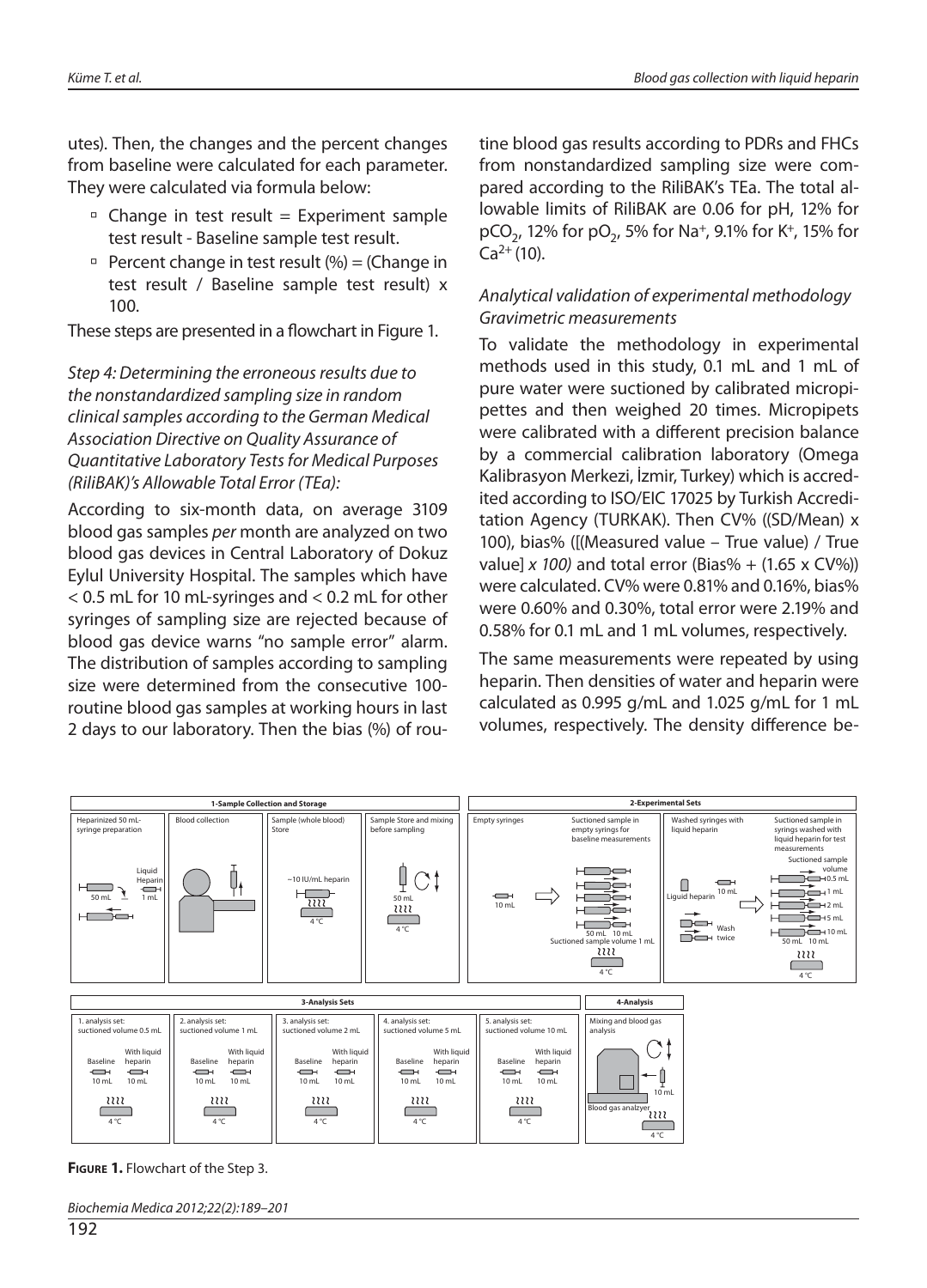tween heparin and pure water was calculated as 3.1%. Considering that this difference in density is too small to cause any difference in attachment to inner surface of syringes and needles between heparin and water, thus pure water was used instead of heparin for dead space determination.

#### Blood gas measurements

The pH, pCO<sub>2</sub>, Na<sup>+</sup>, K<sup>+</sup>, iCa<sup>2+</sup>, iMg<sup>2+</sup> were measured by ion selective electrode potentiometry, and  $pO<sub>2</sub>$ was measured by amperometry on blood gas analyzer. The method validations of tests done according to the requirements of the ISO 15189:2007 (11). Coefficient variation (CV)  $(%)$  and bias  $(%)$  of tests were determined, and then total errors (TE) of tests were calculated by "TE = bias  $(\%) + 1.65$  CV  $(\%)$ " formula. Tests were validated, if total errors of tests were lower than the RiliBAK TEa (10).

#### **Statistical analysis**

The distribution of the variables was determined using Kolmogorov**-**Smirnov test. In normally distributed groups the results were presented with mean and SD. The significance of the changes in blood gas and electrolyte parameters at different PDRs and FHCs compared with PDRs and FHCs of full-filled syringes were analyzed by one-way ANO-VA using PASW Statistics or Windows 18.0 (IBM Corporation, NY, US). Post hoc analysis was performed by Bonferroni posthoc test because of testing the complex pairs and reducing the probability of a Type I error (12). P value  $< 0.05$  was considered significant.

## **Results**

#### **The effect of syringe volume and needle size on PDRs and FHCs**

The dead spaces were determined as 0.203 mL in 10 mL-, 0.148 mL in 5 mL-, 0.097 mL in 2 mL-, 0.076 mL in 1 mL-syringes. We determined PDRs and FHCs of 1 mL, 2 mL, 5 mL, 10 mL volumes syringes were 7.0%, 4.6%, 2.9%, 2.0% and 351 IU/mL, 230 IU/ mL, 144 IU/mL, 100 IU/mL, respectively (Table 1).

The dead spaces were determined as 0.061 mL in 20G-, 0.054 mL in 21G-, 0.049 mL in 22G-, 0.046 mL in 25G-, 0.026 mL in 26G-needles. The dead spaces of 20G-, 21G-, 22G-, 25G- needles for 1 mL-syringe and 20G-, 21G-, 22G-needles for 2 mL-syringe were determined to consist more than 50% of total dead volume. The PDRs and FHCs of different sizes needles with attached tips were shown in Table 2.

#### The effect of sample volume size on PDRs and **FHCs**

The PDRs and FHCs from different sample volume size are shown in Table 3.

TABLE 1. The percent dilution ratios and final heparin concentrations from different volumes syringes with attached needles.

|                                       | Syringes with attached needles (21G) |                    |                    |                                |  |  |  |  |  |  |
|---------------------------------------|--------------------------------------|--------------------|--------------------|--------------------------------|--|--|--|--|--|--|
| <b>Descriptions</b>                   | 1 mL<br>$(N = 10)$                   | 2 mL<br>$(N = 10)$ | 5 mL<br>$(N = 10)$ | 10 <sub>mL</sub><br>$(N = 10)$ |  |  |  |  |  |  |
| Empty weights (g)                     | $2.955 \pm 0.019$                    | $3.959 \pm 0.019$  | $5.291 \pm 0.035$  | $8.123 \pm 0.074$              |  |  |  |  |  |  |
| Full-filled weights (g)               | $4.035 \pm 0.019$                    | $6.061 \pm 0.022$  | $10.422 \pm 0.044$ | $18.197 \pm 0.107$             |  |  |  |  |  |  |
| Washed weights (g)                    | $3.030 \pm 0.022$                    | $4.056 \pm 0.022$  | $5.438 \pm 0.039$  | $8.325 \pm 0.077$              |  |  |  |  |  |  |
| Weights of DS (g)                     | $0.075 \pm 0.006$                    | $0.097 \pm 0.005$  | $0.147 \pm 0.010$  | $0.202 \pm 0.019$              |  |  |  |  |  |  |
| Volumes of DS (mL)                    | $0.076 \pm 0.006$                    | $0.097 \pm 0.005$  | $0.148 \pm 0.010$  | $0.203 \pm 0.019$              |  |  |  |  |  |  |
| Weights of TC (g)                     | $1.080 \pm 0.009$                    | $2.102 \pm 0.007$  | $5.131 \pm 0.041$  | $10.074 \pm 0.056$             |  |  |  |  |  |  |
| Volumes of TC (mL)                    | $1.084 \pm 0.009$                    | $2.109 \pm 0.007$  | $5.147 \pm 0.041$  | $10.106 \pm 0.056$             |  |  |  |  |  |  |
| PDR of full-filled syringe $(\% v/v)$ | $7.0 \pm 0.5$                        | $4.6 \pm 0.2$      | $2.9 \pm 0.2$      | $2.0 \pm 0.2$                  |  |  |  |  |  |  |
| FHC of full-filled syringe (IU/mL)    | $351 \pm 27$                         | $230 \pm 11$       | $144 \pm 10$       | $100 \pm 10$                   |  |  |  |  |  |  |

DS - dead space; FHC - final heparin concentration; PDR - percent dilution ratio; TC - total capacity. All results were presented as means ± SD. Syringes were measured at 21.5 °C and 101.33 kPa. Z factor is 1.0032 at test conditions.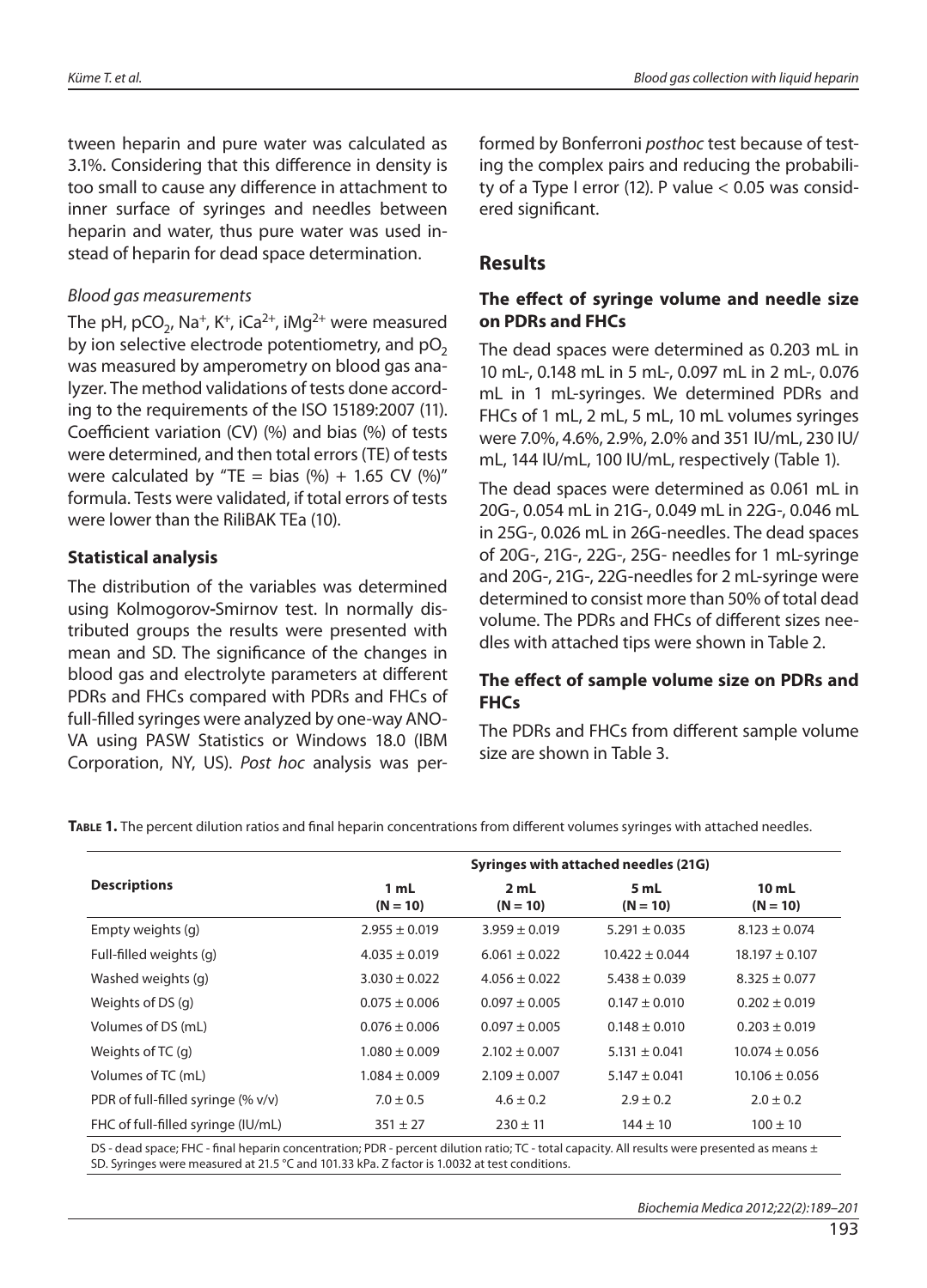|                                          | <b>Needles with attached tips</b>                       |                                                         |                                                         |                                                         |                                                         |  |  |  |  |  |  |  |
|------------------------------------------|---------------------------------------------------------|---------------------------------------------------------|---------------------------------------------------------|---------------------------------------------------------|---------------------------------------------------------|--|--|--|--|--|--|--|
| <b>Descriptions</b>                      | 26 Gauge<br>$(0.45 \times 13 \text{ mm})$<br>$(N = 10)$ | 25 Gauge<br>$(0.50 \times 26 \text{ mm})$<br>$(N = 10)$ | 22 Gauge<br>$(0.70 \times 32 \text{ mm})$<br>$(N = 10)$ | 21 Gauge<br>$(0.80 \times 38 \text{ mm})$<br>$(N = 10)$ | 20 Gauge<br>$(0.90 \times 38 \text{ mm})$<br>$(N = 10)$ |  |  |  |  |  |  |  |
| Empty weights (g)                        | $0.656 \pm 0.006$                                       | $0.857 \pm 0.005$                                       | $0.881 \pm 0.004$                                       | $0.941 \pm 0.006$                                       | $0.955 \pm 0.022$                                       |  |  |  |  |  |  |  |
| Full-filled weights (g)                  | $0.686 \pm 0.009$                                       | $0.903 \pm 0.010$                                       | $0.930 \pm 0.004$                                       | $0.995 \pm 0.007$                                       | $1.016 \pm 0.018$                                       |  |  |  |  |  |  |  |
| Weights of DS (g)                        | $0.030 \pm 0.009$                                       | $0.046 \pm 0.007$                                       | $0.049 \pm 0.002$                                       | $0.054 \pm 0.004$                                       | $0.061 \pm 0.017$                                       |  |  |  |  |  |  |  |
| Volumes of DS (mL)                       | $0.030 \pm 0.009$                                       | $0.046 \pm 0.007$                                       | $0.049 \pm 0.002$                                       | $0.054 \pm 0.004$                                       | $0.061 \pm 0.017$                                       |  |  |  |  |  |  |  |
| PTDS in 1 mL syringe (% v/v)             | $40 \pm 12$                                             | $61 \pm 7.3*$                                           | $65 \pm 7.0*$                                           | $71 \pm 9.2^*$                                          | $80 \pm 24*$                                            |  |  |  |  |  |  |  |
| PTDS in 2 mL syringe (% v/v)             | $31 \pm 9.6$                                            | $47 \pm 7.4$                                            | $51 \pm 3.7^*$                                          | $56 \pm 4.0*$                                           | $63 \pm 16*$                                            |  |  |  |  |  |  |  |
| PTDS in 5 mL syringe (% v/v)             | $20 \pm 6.1$                                            | $31 \pm 5.6$                                            | $33 \pm 2.2$                                            | $37 \pm 3.6$                                            | $41 \pm 11.0$                                           |  |  |  |  |  |  |  |
| PTDS in 10 mL syringe (% v/v)            | $15 \pm 4.8$                                            | $23 \pm 3.6$                                            | $24 \pm 2.2$                                            | $27 \pm 1.8$                                            | $30 \pm 9.0$                                            |  |  |  |  |  |  |  |
| PDR of 1 mL full-filled syringe (% v/v)  | $4.9 \pm 0.53$                                          | $6.3 \pm 0.44$                                          | $6.6 \pm 0.49$                                          | $7.0 \pm 0.5$                                           | $7.6 \pm 1.0$                                           |  |  |  |  |  |  |  |
| PDR of 2 mL full-filled syringe (% v/v)  | $3.5 \pm 0.45$                                          | $4.2 \pm 0.36$                                          | $4.4 \pm 0.19$                                          | $4.6 \pm 0.2$                                           | $4.9 \pm 0.7$                                           |  |  |  |  |  |  |  |
| PDR of 5 mL full-filled syringe (% v/v)  | $2.4 \pm 0.41$                                          | $2.7 \pm 0.36$                                          | $2.8 \pm 0.14$                                          | $2.9 \pm 0.2$                                           | $3.0 \pm 0.7$                                           |  |  |  |  |  |  |  |
| PDR of 10 mL full-filled syringe (% v/v) | $1.8 \pm 0.19$                                          | $1.9 \pm 0.20$                                          | $2.0 \pm 0.19$                                          | $2.0 \pm 0.2$                                           | $2.1 \pm 0.2$                                           |  |  |  |  |  |  |  |
| FHC of 1 mL full-filled syringe (IU/mL)  | $245 \pm 26$                                            | $316 \pm 22$                                            | $329 \pm 24$                                            | $351 \pm 27$                                            | $380 \pm 52$                                            |  |  |  |  |  |  |  |
| FHC of 2 mL full-filled syringe (IU/mL)  | $175 \pm 23$                                            | $212 \pm 18$                                            | $219 \pm 9$                                             | $230 \pm 11$                                            | $246 \pm 36$                                            |  |  |  |  |  |  |  |
| FHC of 5 mL full-filled syringe (IU/mL)  | $121 \pm 21$                                            | $136 \pm 18$                                            | $139 \pm 7$                                             | $144 \pm 10$                                            | $150 \pm 33$                                            |  |  |  |  |  |  |  |
| FHC of 10 mL full-filled syringe (IU/mL) | $89 \pm 10$                                             | $97 \pm 10$                                             | $98 \pm 10$                                             | $100 \pm 10$                                            | $104 \pm 9$                                             |  |  |  |  |  |  |  |

TABLE 2. The dead spaces, percent dilution ratios and final heparin concentrations in different sizes needles.

DS - dead space; FHC - final heparin concentration; PDR - percent dilution ratio; PTDS - Percent of total dead space. All needle sizes were presented as Gauge (diameter x length). All results were presented as means ± SD. Needles were measured at 21.5 °C and 101.3 kPa. Z factor is 1.0032 at test conditions.

\*Percent of dead space in syringe >50%.

TABLE 3. The percent dilution ratios and final heparin concentrations from different sample volume size in different syringes.

|                                | <b>Syringes with attached needles</b>                           |                |                   |                              |                       |                   |                      |                       |                   |                      |                        |                   |  |
|--------------------------------|-----------------------------------------------------------------|----------------|-------------------|------------------------------|-----------------------|-------------------|----------------------|-----------------------|-------------------|----------------------|------------------------|-------------------|--|
| <b>Theoretical</b><br>capacity | 1 mL                                                            |                |                   |                              | 2 mL                  |                   |                      | 5 mL                  |                   | 10 <sub>mL</sub>     |                        |                   |  |
| <b>Dead spaces</b><br>(mL)     | $0.076 \pm 0.006$                                               |                |                   | $0.097 \pm 0.005$            |                       |                   | $0.148 \pm 0.010$    |                       |                   | $0.203 \pm 0.019$    |                        |                   |  |
| <b>Sampling</b><br>volumes     | <b>TC</b><br><b>FHC</b><br><b>PDR</b><br>(%)<br>(mL)<br>(IU/mL) |                | <b>TC</b><br>(mL) | <b>PDR</b><br>(%)            | <b>FHC</b><br>(IU/mL) | <b>TC</b><br>(mL) | <b>PDR</b><br>(%)    | <b>FHC</b><br>(IU/mL) | <b>TC</b><br>(mL) | <b>PDR</b><br>(%)    | <b>FHC</b><br>(IU/mL)  |                   |  |
|                                | $\frac{1}{2}$                                                   |                |                   | 昭<br><b>Industrial</b><br>me |                       |                   | ï.                   |                       |                   |                      |                        |                   |  |
| $0.5$ mL                       | $0.555 \pm$<br>0.028                                            | 14±<br>1.4     | $685 \pm$<br>70)  | $0.606 \pm$<br>0.031         | 16±<br>1.3            | $800 \pm$<br>64   | $0.619 +$<br>0.040   | $24 \pm$<br>2.3       | $1196 \pm$<br>112 | $0.606 \pm$<br>0.118 | 34 <sub>±</sub><br>6.9 | $1675 \pm$<br>344 |  |
|                                |                                                                 |                |                   |                              | $\mathbb{R}^n$        |                   |                      | <sup>*7</sup> •—      |                   |                      |                        |                   |  |
| 1 mL                           | $1.084 \pm$<br>0.009                                            | $7.0 +$<br>0.5 | $351 +$<br>27     | $1.098 \pm$<br>0.030         | $8.8 +$<br>0.6        | $442 +$<br>28     | $1.104 \pm$<br>0.033 | 13±<br>1.0            | $670 +$<br>50     | $1.108 \pm$<br>0.112 | 18±<br>2.2             | $916 \pm$<br>109  |  |
|                                |                                                                 |                |                   |                              |                       |                   |                      | <u>fmindi</u>         |                   |                      | بأساسة                 |                   |  |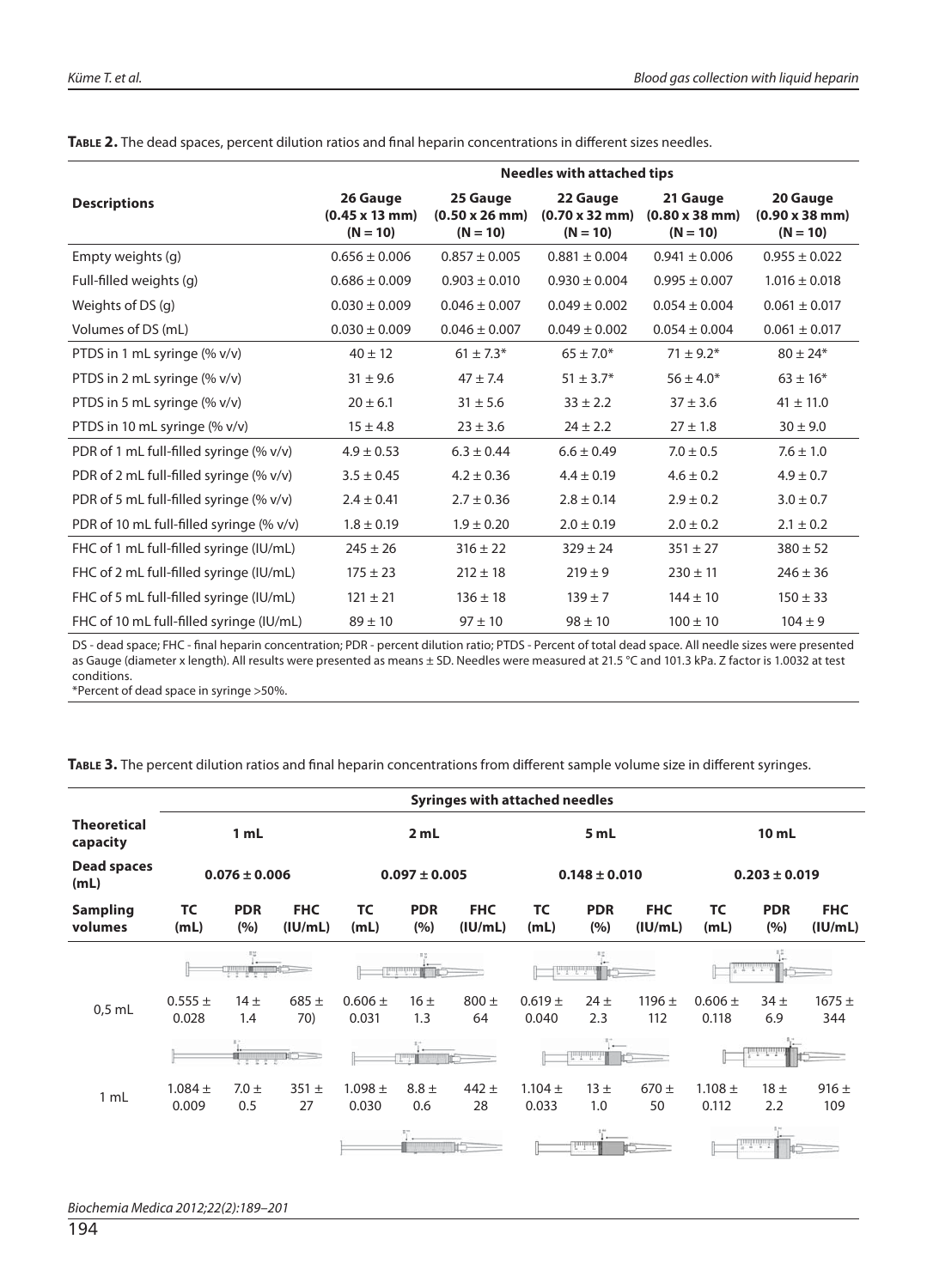|                                |                   |                          |                       |                      |                          | <b>Syringes with attached needles</b> |                      |                          |                       |                      |                   |                       |  |
|--------------------------------|-------------------|--------------------------|-----------------------|----------------------|--------------------------|---------------------------------------|----------------------|--------------------------|-----------------------|----------------------|-------------------|-----------------------|--|
| <b>Theoretical</b><br>capacity | 1 mL              |                          |                       |                      | 2 mL                     |                                       |                      | 5 mL                     |                       | 10 mL                |                   |                       |  |
| <b>Dead spaces</b><br>(mL)     | $0.076 \pm 0.006$ |                          |                       | $0.097 \pm 0.005$    |                          |                                       | $0.148 \pm 0.010$    |                          |                       | $0.203 \pm 0.019$    |                   |                       |  |
| <b>Sampling</b><br>volumes     | <b>TC</b><br>(mL) | <b>PDR</b><br>(%)        | <b>FHC</b><br>(IU/mL) | <b>TC</b><br>(mL)    | <b>PDR</b><br>(%)        | <b>FHC</b><br>(IU/mL)                 | <b>TC</b><br>(mL)    | <b>PDR</b><br>(%)        | <b>FHC</b><br>(IU/mL) | <b>TC</b><br>(mL)    | <b>PDR</b><br>(%) | <b>FHC</b><br>(IU/mL) |  |
| 2 mL                           |                   | $\overline{\phantom{a}}$ |                       | $2.109 \pm$<br>0.007 | $4.6 \pm$<br>0.2         | $230 +$<br>11                         | $2.099 \pm$<br>0.045 | $7.1 \pm$<br>0.5         | $353 +$<br>23         | $2.104 \pm$<br>0.133 | $9.7 +$<br>1.0    | $482 \pm 50$          |  |
|                                |                   |                          |                       |                      |                          |                                       |                      |                          |                       |                      |                   |                       |  |
| 5 mL                           |                   | $\overline{a}$           |                       |                      | $\overline{\phantom{0}}$ |                                       | $5.147 \pm$<br>0.041 | $2.9 \pm$<br>0.2         | $144 +$<br>10         | 5.085 $\pm$<br>0.131 | $4.0 \pm$<br>0.4  | $200 \pm$<br>18       |  |
|                                |                   |                          |                       |                      |                          |                                       |                      |                          |                       |                      |                   |                       |  |
| $10$ mL                        |                   | $\overline{\phantom{a}}$ |                       |                      | $\overline{\phantom{a}}$ |                                       |                      | $\overline{\phantom{a}}$ |                       | 10.106<br>± 0.056    | $2.0 \pm$<br>0.2  | $100 +$<br>10         |  |

TABLE 3. The percent dilution ratios and final heparin concentrations from different sample volume size in different syringes.

FHC - final heparin concentration; PDR - percent dilution ratios; TC - total capacity. All results were presented as means ± SD. Syringes were measured at 221.5 °C and 101.3 kPa. Z factor is 1.0032 at test conditions.

#### **The effect of different PDRs and FHCs on blood gas and electrolyte parameters**

There was no statistical difference in changes of pH (P = 0.128); but the percent changes of  $pO<sub>2</sub>$ ,  $pCO<sub>2</sub>$ , Na<sup>+</sup>, K<sup>+</sup>, iCa<sup>2+</sup>, iMg<sup>2+</sup> were significantly different between all groups (P < 0.001). Post hoc analysis showed that samples in full-filled syringes were significantly different than 2 mL, 1 mL, 0.5 mL sample volume for all parameters ( $P < 0.019$ ,  $P < 0.001$ ,  $P < 0.001$  for Na<sup>+</sup>; P < 0.001, P < 0.001, P < 0.001 for K<sup>+</sup>; P < 0.001, P < 0.001, P < 0.001 for  $iCa^{2+}$ ; P < 0.001,  $P < 0.001$ ,  $P < 0.001$  for iMg<sup>2+</sup>, respectively) except  $pCO<sub>2</sub>$  pO<sub>2</sub> which were significant in 1 and 0.5 mL sample volume ( $P < 0.001$ ,  $P < 0.001$  for pCO<sub>2</sub> and  $P = 0.010$ ,  $P < 0.001$  for  $pO<sub>2</sub>$  respectively).

The changes and percent changes for each blood gas parameter with respect to PDRs and FHCs in comparison to acceptable limits for TEa are shown in Figure 2. The all changes in pH and percent changes in  $pO<sub>2</sub>$  were acceptable; but the percent changes in PDRs and FHCs of 1 mL, 0.5 mL sample volume of pCO<sub>2</sub>; PDRs and FHCs of 2 mL, 1 mL, 0.5 mL sample volume of Na<sup>+</sup>; PDRs and FHCs of 2 mL, 1 mL, 0.5 mL sample volume of K+; PDRs and FHCs of 5 mL, 2 mL, 1 mL, 0.5 mL sample volume of  $iCa^{2+}$ were unacceptable according to TEa limits of Rili-BAK (10).

#### **The erroneous results due to the nonstandardized sampling size in random clinical samples according to RiliBAK's TEa**

In our laboratory, the 39% of blood gas samples were received from emergency department, 25% from pediatrics, 17% from chest disease departments, 16% from internal medicine and 3% from surgical departments. The 73% samples were arterial blood and, 27% were venous blood which is preferred for evaluating only acid base status in clinics. It was observed that small volume syringes for blood gas sampling were used more frequently in our hospital (64% with 1 mL-syringes, 29% with 2 mL-syringes, 5% with 5 mL-syringes and 2% with 10 mL-syringes), and the syringes were not fullfilled up to their capacity. Three insufficient samples were rejected. It is indicated in Table 4 that nonstandardized sampling caused error above TEa limits of RiliBAK in 47% of pCO<sub>2</sub> results, 80% of Na<sup>+</sup> results, 99% of  $K^+$  results and 100% of  $iCa^{2+}$  results (10).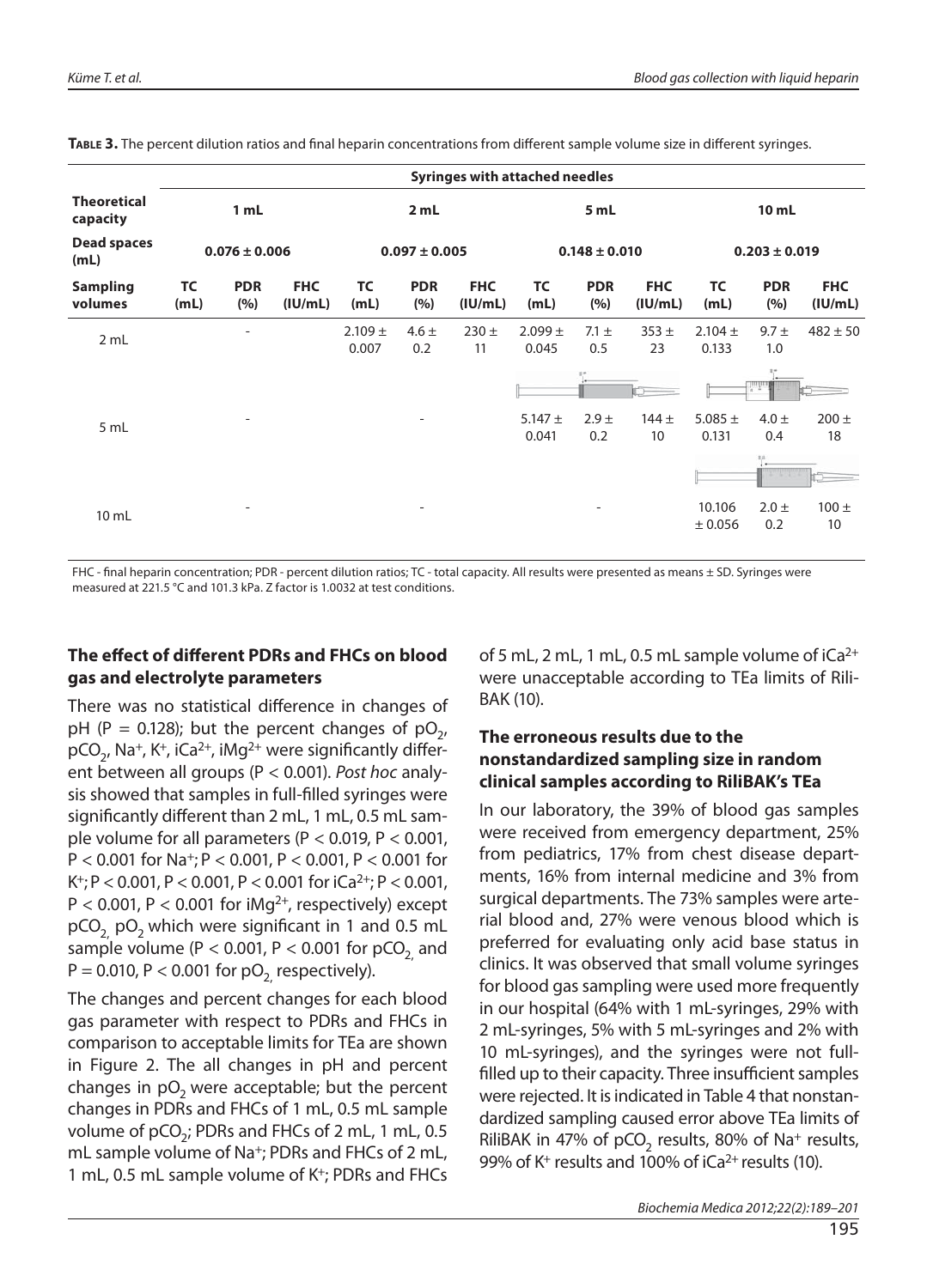**TABLE 4.** The erroneous results due to nonstandardized sampling according to RiliBAK's TEa.

|              |                                            |                 |                            |                          | <b>According to RiliBAK's TEa for each</b><br>parameters |                 |          |                     |                                                                        |       |                       | <b>According to IFCC recommends</b> |              |                |                |                |  |
|--------------|--------------------------------------------|-----------------|----------------------------|--------------------------|----------------------------------------------------------|-----------------|----------|---------------------|------------------------------------------------------------------------|-------|-----------------------|-------------------------------------|--------------|----------------|----------------|----------------|--|
|              | <b>Syringe Sampling</b><br>volumes Volumes | <b>Received</b> | <b>Mean</b><br><b>PDRs</b> | Mean<br><b>FHCs</b>      | pH and blood gases                                       |                 |          | <b>Electrolytes</b> |                                                                        |       | <b>Dilution ratio</b> |                                     |              | Heparin conc.  |                |                |  |
| (mL)         | (mL)                                       | Sample<br>(N)   | (%)                        | (IU/mL)                  | рH                                                       | <b>PCO2 PO2</b> |          | $Na+$               | $K+$                                                                   | iCa2+ |                       |                                     |              |                |                |                |  |
|              |                                            |                 |                            |                          |                                                          |                 |          |                     | $>0.06$ $>12\%$ $>12\%$ $>5\%$ $>9.1\%$ $>15\%$ $>20\%$ $>10\%$ $>5\%$ |       |                       |                                     |              | $>50$<br>IU/mL | $>40$<br>IU/mL | $>15$<br>IU/mL |  |
|              | 10.0 (full-filled)                         | 0               | 2.0                        | 100                      |                                                          |                 |          |                     |                                                                        |       |                       |                                     |              | Ut             | Ut             | Ut             |  |
|              | $9.9 - 5.0$                                | 0               | $2.1 - 3.9$                | 101-199                  |                                                          |                 |          |                     |                                                                        |       |                       |                                     |              | Ut             | Ut             | Ut             |  |
|              | $4.9 - 2.0$                                | 1               | $4.0 - 9.6$                | 200-481                  |                                                          |                 |          |                     | Ua                                                                     | Ua    |                       |                                     | Ut           | Ut             | Ut             | Ut             |  |
| 10           | $1.9 - 1.0$                                | 0               | $9.7 - 18$                 | 482-915                  |                                                          |                 |          | Ua                  | Ua                                                                     | Ua    |                       | Ut                                  | Ut           | Ut             | Ut             | Ut             |  |
|              | $0.9 - 0.5$                                | 1               | $18 - 33$                  | 916-1674                 |                                                          | Ua              |          | Ua                  | Ua                                                                     | Ua    | Ut                    | Ut                                  | Ut           | Ut             | Ut             | Ut             |  |
|              | $0.4 - 0.2$                                | 0               | $\geq$ 34                  | $\geq 1675$              | R                                                        | R               | R        | $\mathsf{R}$        | R                                                                      | R     | $\mathsf{R}$          | R                                   | R            | R              | R              | R              |  |
|              | <0.2 (insufficient)                        | $\Omega$        | $\overline{\phantom{a}}$   | $\overline{\phantom{a}}$ | R                                                        | R               | R        | R                   | R                                                                      | R     | R                     | R                                   | R            | R              | R              | R              |  |
|              | 5.0 (full-filled)                          | 0               | 2.9                        | 144                      |                                                          |                 |          |                     |                                                                        |       |                       |                                     |              | Ut             | Ut             | Ut             |  |
|              | $4.9 - 2.0$                                | $\mathbf{1}$    | $3.0 - 7.0$                | 145-352                  |                                                          |                 |          |                     |                                                                        | Ua    |                       |                                     | Ut           | Ut             | Ut             | Ut             |  |
| 5            | $1.9 - 1.0$                                | 3               | $7.1 - 12$                 | 353-669                  |                                                          |                 |          | Ua                  | Ua                                                                     | Ua    |                       | Ut                                  | Ut           | Ut             | Ut             | Ut             |  |
|              | $0.9 - 0.5$                                | $\mathbf{1}$    | $13 - 23$                  | 670-1195                 |                                                          | Ua              |          | Ua                  | Ua                                                                     | Ua    | Ut                    | Ut                                  | Ut           | Ut             | Ut             | Ut             |  |
|              | $0.4 - 0.2$                                | $\Omega$        | $\geq$ 24                  | $\geq 1196$              |                                                          | Ua              |          | Ua                  | Ua                                                                     | Ua    | Ut                    | Ut                                  | Ut           | Ut             | Ut             | Ut             |  |
|              | <0.2 (insufficient)                        | 0               | $\overline{\phantom{a}}$   | $\overline{\phantom{a}}$ | R                                                        | R               | R        | R                   | R                                                                      | R     | R                     | R                                   | R            | R              | R              | R              |  |
|              | 2.0 (full-filled)                          | $\Omega$        | 4.6                        | 230                      |                                                          |                 |          |                     |                                                                        |       |                       |                                     |              | Ut             | Ut             | Ut             |  |
|              | $1.9 - 1.0$                                | 18              | $4.7 - 8.7$                | 231-441                  |                                                          |                 |          |                     | Ua                                                                     | Ua    |                       |                                     | Ut           | Ut             | Ut             | Ut             |  |
| 2            | $0.9 - 0.5$                                | 8               | $8.8 - 15$                 | 442-799                  |                                                          |                 |          | Ua                  | Ua                                                                     | Ua    |                       | Ut                                  | Ut           | Ut             | Ut             | Ut             |  |
|              | $0.4 - 0.2$                                | 3               | $\geq 16$                  | $\geq 800$               |                                                          | Ua              |          | Ua                  | Ua                                                                     | Ua    |                       | Ut                                  | Ut           | Ut             | Ut             | Ut             |  |
|              | <0.2 (insufficient)                        | $\mathbf{1}$    | $\overline{\phantom{a}}$   | $\overline{\phantom{a}}$ | R                                                        | $\mathsf{R}$    | R        | $\mathsf{R}$        | R                                                                      | R     | R                     | R                                   | $\mathsf{R}$ | R              | R              | R              |  |
|              | 1.0 (full-filled)                          | $\Omega$        | 7.0                        | 351                      |                                                          |                 |          |                     |                                                                        |       |                       |                                     | Ut           | Ut             | Ut             | Ut             |  |
|              | $0.9 - 0.5$                                | 22              | $7.1 - 13$                 | 352-684                  |                                                          |                 |          | Ua                  | Ua                                                                     | Ua    |                       | Ut                                  | Ut           | Ut             | Ut             | Ut             |  |
| $\mathbf{1}$ | $0.4 - 0.2$                                | 42              | $\geq$ 14                  | $\geq 685$               |                                                          | Ua              |          | Ua                  | Ua                                                                     | Ua    |                       | Ut                                  | Ut           | Ut             | Ut             | Ut             |  |
|              | <0.2 (insufficient)                        | $\overline{2}$  | $\overline{\phantom{a}}$   | $\overline{\phantom{a}}$ | R                                                        | $\mathsf{R}$    | R        | R                   | $\mathsf{R}$                                                           | R     | R                     | R                                   | $\mathsf{R}$ | $\mathsf{R}$   | R.             | R              |  |
|              | Total*                                     | 100             |                            |                          | $\Omega$                                                 | 47              | $\Omega$ | 80                  | 99                                                                     | 100   | 5                     | 83                                  | 100          | 100            | 100            | 100            |  |

 ${\sf U}_\mathsf{a}$ - Unacceptable test results (exceeding TEa);  ${\sf U}_\mathsf{t}$  - Untolarable samples (exceeding IFCC recommendations); R - Rejected samples. \*Total received sample without rejected.



**FIGURE 2.** The changes in pH (A) and the percent changes in pCO<sub>2</sub> (B).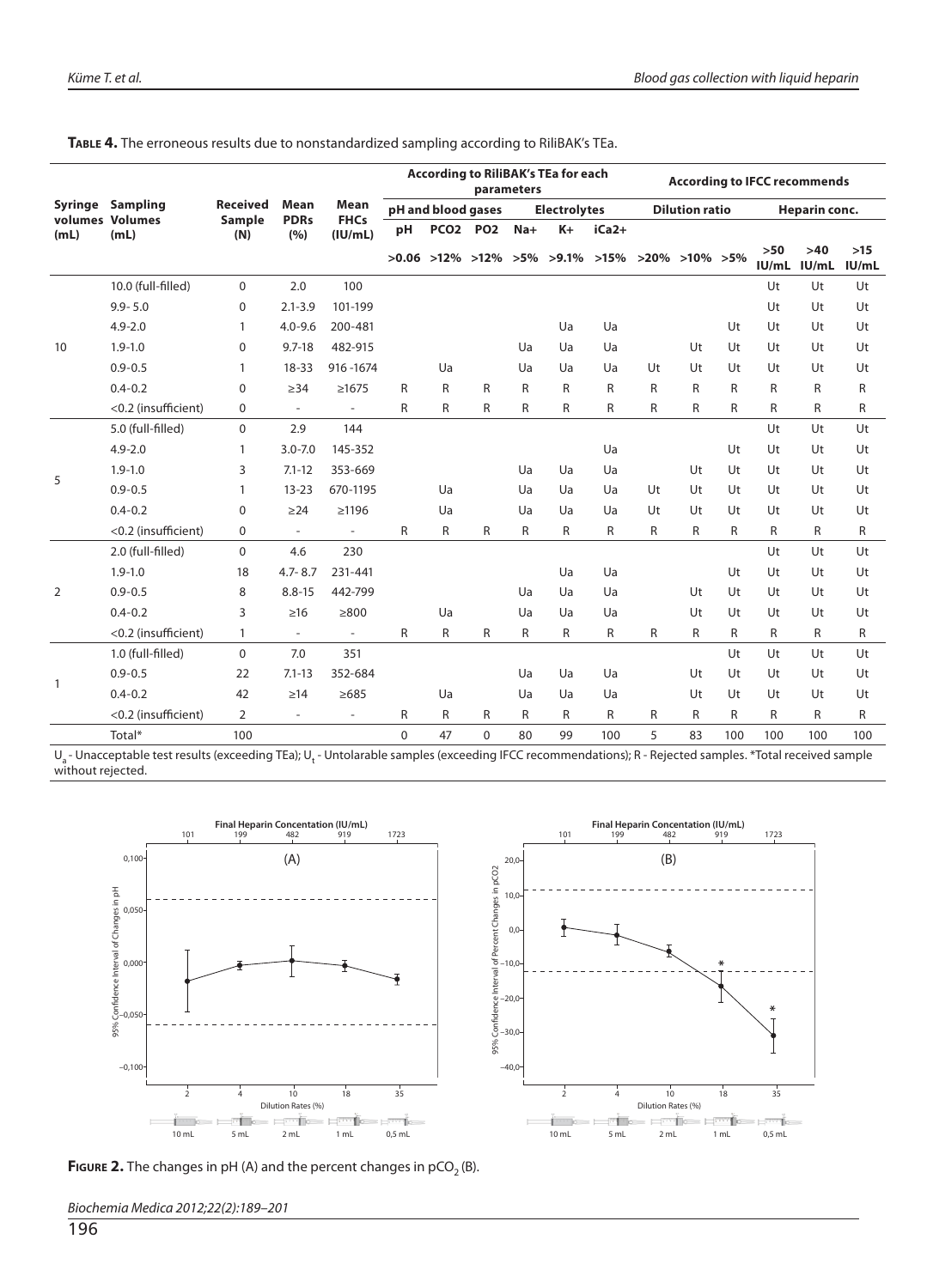



**FIGURE 2.** The changes in  $pO_2$  (C), Na<sup>+</sup> (D), K<sup>+</sup> (E), iCa<sup>+2</sup> (F), iMg<sup>+2</sup> (G) at different percent dilution ratios and final heparin concentrations according to experiments with 10 mL syringes. They were compared binary with PDRs and FHCs of full-filled syringes The horizontale dotted line indicates the acceptable limits for TEa according to RiliBAK except iMg. \*P < 0.05 in post hoc comparisons with full sampling in syringes.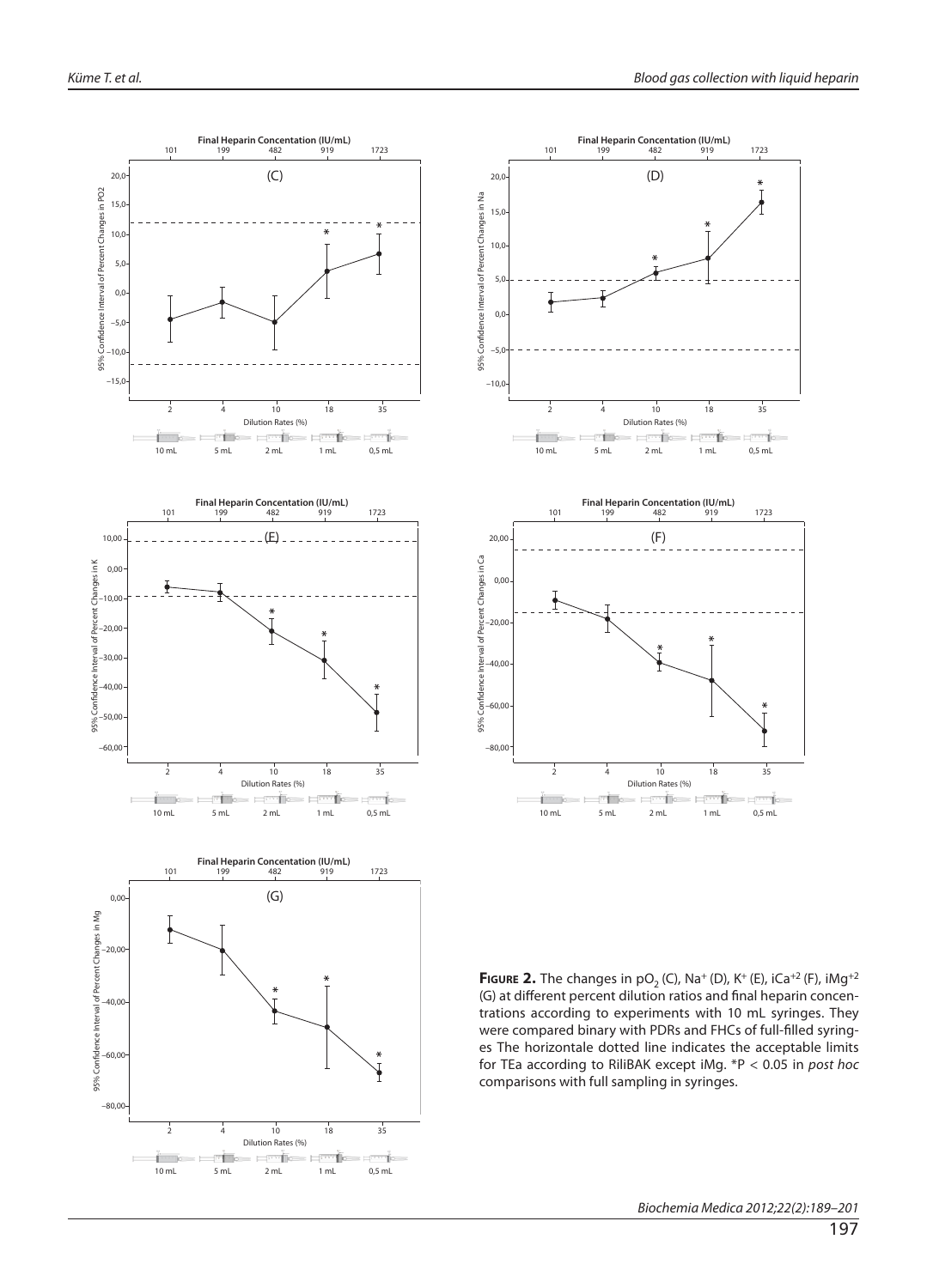# **Discussion**

Most errors affecting laboratory test results occur in the preanalytical phase, primarily because of the difficulty in achieving standardized procedures for sample collection. The blood gas collection with liquid heparin in point of care or laboratory testing is one of the sources of preanalytical errors (13-15).

Using liquid heparin as anticoagulant in blood gas collection is caused combined effect by dilution sourced from liquid form (dilutional effect), direct binding of cations by heparin (chemical effect) and contamination with type of heparin salt (we named as compositional effect) were notified by quidelines (7,8). In this study, we used two markers for determining two major effects of liquid heparin: percent dilution ratio is abbreviated PDR for dilutional effect and final heparin concentration is abbreviated FHC for chemical effect. These markers are depended directly on the amount of heparin solution retained in dead space of syringes and needles.

Dead space of syringes is defined as the volume of liquid retained in the hub and needle when the syringe is completely emptied (16). Hansen et al., Hamilton et al. and Bloom et al. measured dead spaces of syringes as 0.09 mL in 1 mL-, 0.20 mL in 5 mL-, 0.25 mL in 10 mL-syringes (3); 0.21 mL in 5 mLsyringes (4); 0.19 mL in 5 mL-, 0.24 mL in 10 mL-syringes (17), respectively. However, in our research we have obtained smaller dead spaces. This difference may be related to the kind of the material the syringes are made of, glass or plastic; as well as the production technique, raw materials, quality of production which all may affect the dead spaces in the syringes. But, the accuracy of measurement system, temperature and other environmental conditions are more important. So, we used a precision balance for measurements (we expressed weights and volumes with three decimals) and Z factor which is a correction factor in the volumetric calculations to compensate for the density of the water at the test conditions.

The dead spaces of syringes were found to increase while the PDRs were found to decrease from small volume syringes to large volume syringes. Usage of small volume syringes can give rise to increased PDRs. Also, FHCs increase if small volume syringes are used. Consequently, the FHCs increase as PDRs increase in syringes.

The dead spaces of needles consist of an important part of total dead space of syringes, especially in 1 mL- and 2 mL- syringes. Nonstandardized application, for example changing syringe needles, also contributes to increased PDRs. The PDRs and FHCs increase, ranging from 4.9% and 245 IU/mL in smallest size (26 G) to 7.6% and 380 IU/mL in largest size (20 G) needles combined with 1 mL-syringe. In daily practice, this nonstandardized application is not a problem because usually the needles in the syringe packages are used or smallest size needles are preferred to cause less pain and technically easier to use.

Hamilton et al. and Ordog et al. recommended standardized blood collection into syringes washed with liquid heparin, since the FHC in syringes washed with liquid heparin is considered to be sufficient (4,5); IFCC recommends that FHC should be equal to 4-6 IU/mL liquid heparin in plastic syringes (6). We determined that even with standardized washing procedure FHCs in full-filled syringes were 100-351 IU/mL for all different volumes; this amount is more than enough for anticoagulation. But, we determined that changes of blood gas results in pH, pCO<sub>2</sub>, pO<sub>2</sub>, Na<sup>+</sup>, K<sup>+</sup>, iCa<sup>2+</sup> were acceptable according to TEa limits of RiliBAK, if samples collect full-filled in syringes (10).

Correct heparin concentrations in blood gas samples are important for anticoagulation. Due to insufficient coagulation blood clots occur and cause incorrect test results or analyzer failure via obstruction of tubings. In clinics, in order to avoid insufficient coagulation they add more heparin to the syringes. We determined that PDRs increased 3-53% and FHCs increased 151-2669 IU/mL when adding heparin to dead spaces of full-filled syringes (data were not shown). It is evident that added liquid heparin will increase the dilutional and chemical error.

Hamilton et al. reported that inexperienced resident staff sampled large volume heparin and small volume blood, then technicians accepted to ana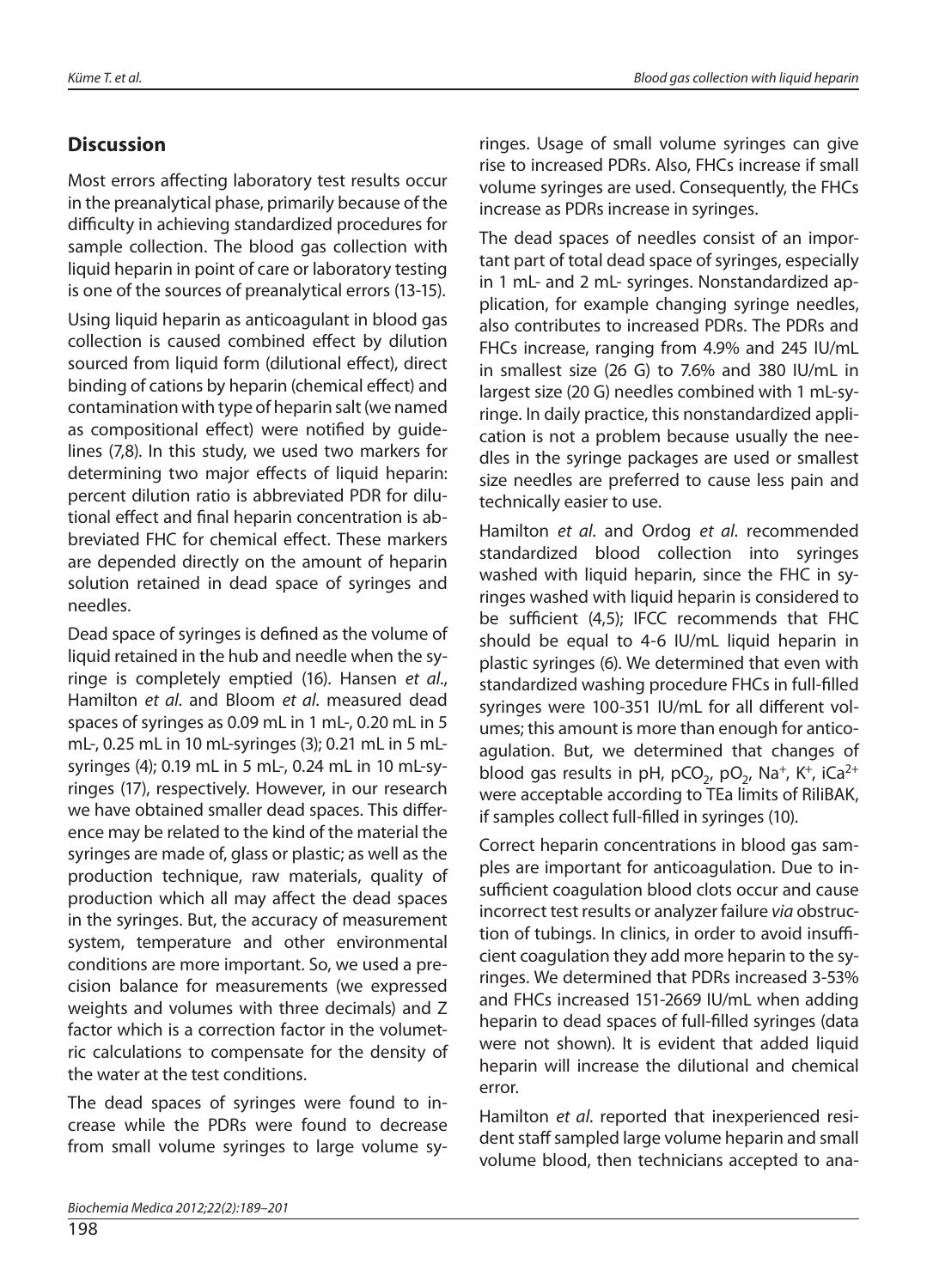lyze small volume samples if the volume was greater than the minimum amount required for the analyzer (4). Hutchison et al. reported heparin solution is added to a syringe before sampling because of economical reasons (18); the syringe washed with liquid heparin for blood gas analysis is also still preferred in our hospital because of blood gas syringes cost 2-5 times from routine syringes without additives. Also, nonstandardized sampling size that is less than the standard volume from total capacity of syringe is used for patient's comfort and for easier application, which is frequently preferred.

But, we determined that nonstandardized sampling size into the syringes changed PDRs and FHCs. In the course of this study, we observed that small volume syringes were used mostly in our hospital and the syringes were not full-filled up to their capacity. The PDRs were found to increase from full volume sampling to smaller volume sampling of syringes. This condition caused a change in diluent-sample (liquid heparin-whole blood) ratio. Nonstandardized sampling size that is less than the total capacity of syringes contributes to PDRs of 2.0-34%. FHCs in nonstandardized sampling size with liquid heparin were higher than IFCC recommendations. FHCs were found increase 1.9 times in 1 mL-, 3.5 times in 2 mL-, 8.3 times in 5 mL-, 17.1 times in 10 mL- syringes in 0.5 mL sampling compared to full volume sampling. As less sample volumes are drawn into the syringes, the PDR and FHCs increase. Also, usually, heparin solutions bought commercially have high concentrations. In our hospital, 5000 IU/mL heparin used for anticoagulation treatment is also frequently used in blood gas sampling. This condition may increase the chemical effects of heparin compared to 1000 IU/mL heparin solutions.

The  $pCO<sub>2</sub>$  results are lower than acceptable limits for TEa as the sample volume is lower and heparin concentration is bigger; the reason for this is dilutional effect of heparin solution. Also,  $pO<sub>2</sub>$  results are getting higher (although within allowable range according to RiliBAK) as the concentration of liquid heparin is higher because of two possible reasons: heparin solution itself has  $pO<sub>2</sub>$  of approximately 20 kPa and in this study we kept samples cooled until analysis which can cause falsely higher values of  $pO<sub>2</sub>$ . Problem with Na<sup>+</sup> values is connected with usage of liquid Na<sup>+</sup> salt of heparin as anticoagulant (compositional effect) - as the percent of heparin is higher, Na+ value is more falsely elevated. Because of ability of heparin molecule to bind electrolytes (chemical effect), values of  $iCa^{2+}$ ,  $K^+$  and iMg<sup>2+</sup> are more (falsely) lower as the concentration (percentage) of liquid heparin is higher.

In our hospital, blood gas sampling is done most frequently with small volume syringes while sampling size is nonstandardized and less than the full volume capacity of the syringe. A dramatic result of this nonstandardized technique is that 47% of pCO2 results, 80% of Na+ results and nearly 100% of  $K^+$  and  $iCa^{2+}$  results are found to contain error above the TEa according to RiliBAK (10).

The calculated percent changes of  $pCO<sub>2</sub>$  and electrolyte results due to nonstandardized sampling in patient samples were found to exceed the acceptable error rates in PDR considered untolerable by IFCC. IFCC declares that the effects up to 10% dilution on blood gases results and up to 5% on electrolytes results are tolerable for most practical purposes (6). Also, IFCC declares that ionized calcium and magnesium measurements are affected by FHCs of samples which should not be higher than 15 IU/mL in tubes, 40 IU/mL in syringes and 50 IU/ mL in capillary tubes (19,20). Considering IFCC recommendations about the PDRs and FHCs, it was observed that 83% of blood gas results and 100% of blood electrolytes results were affected from high PDR and 100% of blood electrolytes results were affected from high heparin concentrations.

In conclusion, the present study demonstrates that the nonconformities in sampling for blood gas analysis are causing unacceptable test results for pCO2 and electrolytes. The danger from nonstandardized blood collection into the syringe washed with liquid heparin should be careful assessed. For preventing serious medical errors due to nonstandardized blood gas sampling, electrolyte balanced dry heparin may be recommended. If not possible, standardized techniques which the dead space of the syringes only fills with heparin and samples collect to total capacity of syringe should be used.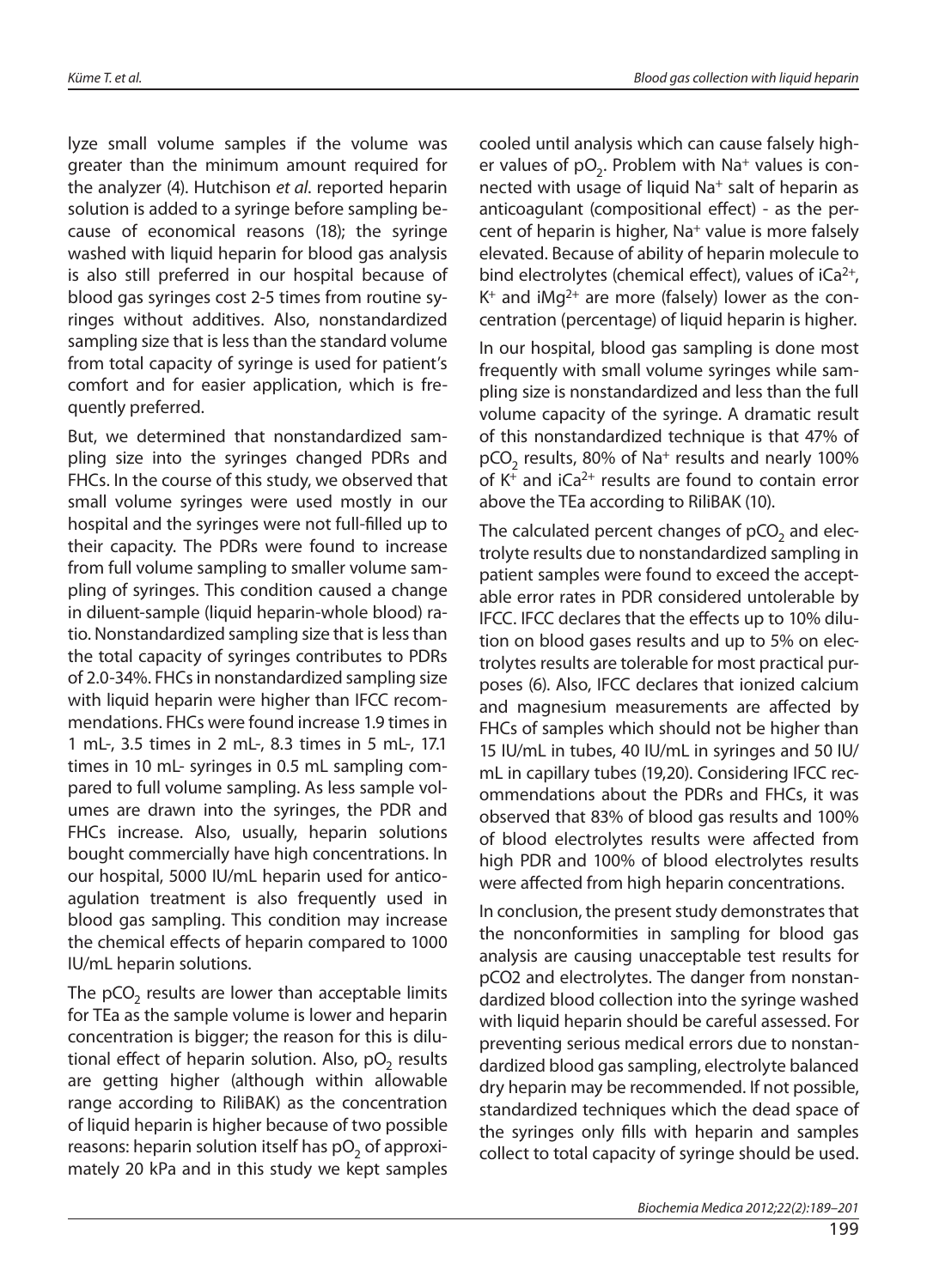Also, medical errors due to incorrect test results should always be followed by clinical laboratory management for laboratory testing and point of care comittee for point of care testing. Standardized procedures should be prepared and applied along with education of staff about blood gas samples.

#### **Acknowledgments**

We wish to thank Erol Medikal (Istanbul, Turkey) which is the sales office of Nova Instruments in Turkey for blood gas reagents and technical supports in blood gas analysis.

#### **Potential conflict of interest**

None declared.

#### **References**

- 1. Andersen OS. Sampling and storing of blood for determination of acid-base status. Scand J Clin Lab Invest 1961;13:196-204.
- 2. Bradley JG. Errors in the measurement of blood P CO2 due to dilution of the sample with heparin solution. Br J Anaesth 1972;44:231-2.
- 3. Hansen JE, Simmons DH. A systematic error in the determination of blood PCO2. Am Rev Respir Dis 1977;115:1061-3.
- 4. Hamilton RD, Crockett RJ, Alpers JH. Arterial blood gas analysis: potential errors due to the addition of heparin. Anaesth Intensive Care 1978;6:251-5.
- 5. Ordog GJ, Wasserberger J, Balasubramaniam S. Effect of heparin on arterial blood gases. Ann Emerg Med 1985;14:233-8.
- 6. Burnett RW, Covington AK, Fogh-Andersen N, Kulpmann WR, Maas AH, Muller-Plathe O, et al. International Federation of Clinical Chemistry (IFCC). Scientific Division. Committee on pH, Blood Gases and Electrolytes. Approved IFCC recommendations on whole blood sampling, transport and storage for simultaneous determination of pH, blood gases and electrolytes. Eur J Clin Chem Clin Biochem 1995;33:247- 53.
- 7. CLSI Document C46-A. Blood Gas and pH Analysis and Related Measurements. Approved Guideline: CLSI, 2001.
- 8. AARC clinical practice guideline. In-vitro pH and blood gas analysis and hemoximetry. American Association for Respiratory Care. Respir Care 1993;38:505-10.
- 9. ISO Technical Report. ISO/TR 20461 Determination of uncertainty for volume measurements made using the gravimetric method, 2000.
- 10. Guideline of the Medical Society of Germany for the Quality Assurance for Medical Quantitative Determinations Performed in the Laboratory. 2001;98:2747-59.
- 11. ISO 15189:2007 Standard. Medical laboratories particular requirements for quality and competence: ISO, Geneva, 2007.
- 12. McHugh M. Multiple comparison analysis testing in ANO-VA. Biochem Med 2011;21:203-9.
- 13. Lippi G, Salvagno GL, Brocco G, Guidi GC. Preanalytical variability in laboratory testing: influence of the blood drawing technique. Clin Chem Lab Med 2005;43:319-25.
- 14. Giavarina D, Villani A, Caputo M. Quality in point of care testing. Biochem Med 2010;20:200-6.
- 15. Bonini P, Plebani M, Ceriotti F, Rubboli F. Errors in laboratory medicine. Clin Chem 2002;48:691-8.
- 16. Hall GH, Thompson CJ, Palmer A. Danger of dead space in U100 insulin syringes. Br Med J (Clin Res Ed) 1984;288:284-5.
- 17. Bloom SA, Canzanello VJ, Strom JA, Madias NE. Spurious assessment of acid-base status due to dilutional effect of heparin. Am J Med 1985;79:528-30.
- 18. Hutchison AS, Ralston SH, Dryburgh FJ, Small M, Fogelman I. Too much heparin: possible source of error in blood gas analysis. Br Med J (Clin Res Ed) 1983;287:1131-2.
- 19. Boink AB, Buckley BM, Christiansen TF, Covington AK, Maas AH, Muller-Plathe O, et al. IFCC recommendation on sampling, transport and storage for the determination of the concentration of ionized calcium in whole blood, plasma and serum. J Automat Chem 1991;13:235-9.
- 20. Ben Rayana MC, Burnett RW, Covington AK, D'Orazio P, Fogh-Andersen N, Jacobs E, et al. IFCC guideline for sampling, measuring and reporting ionized magnesium in plasma. Clin Chem Lab Med 2008;46:21-6.